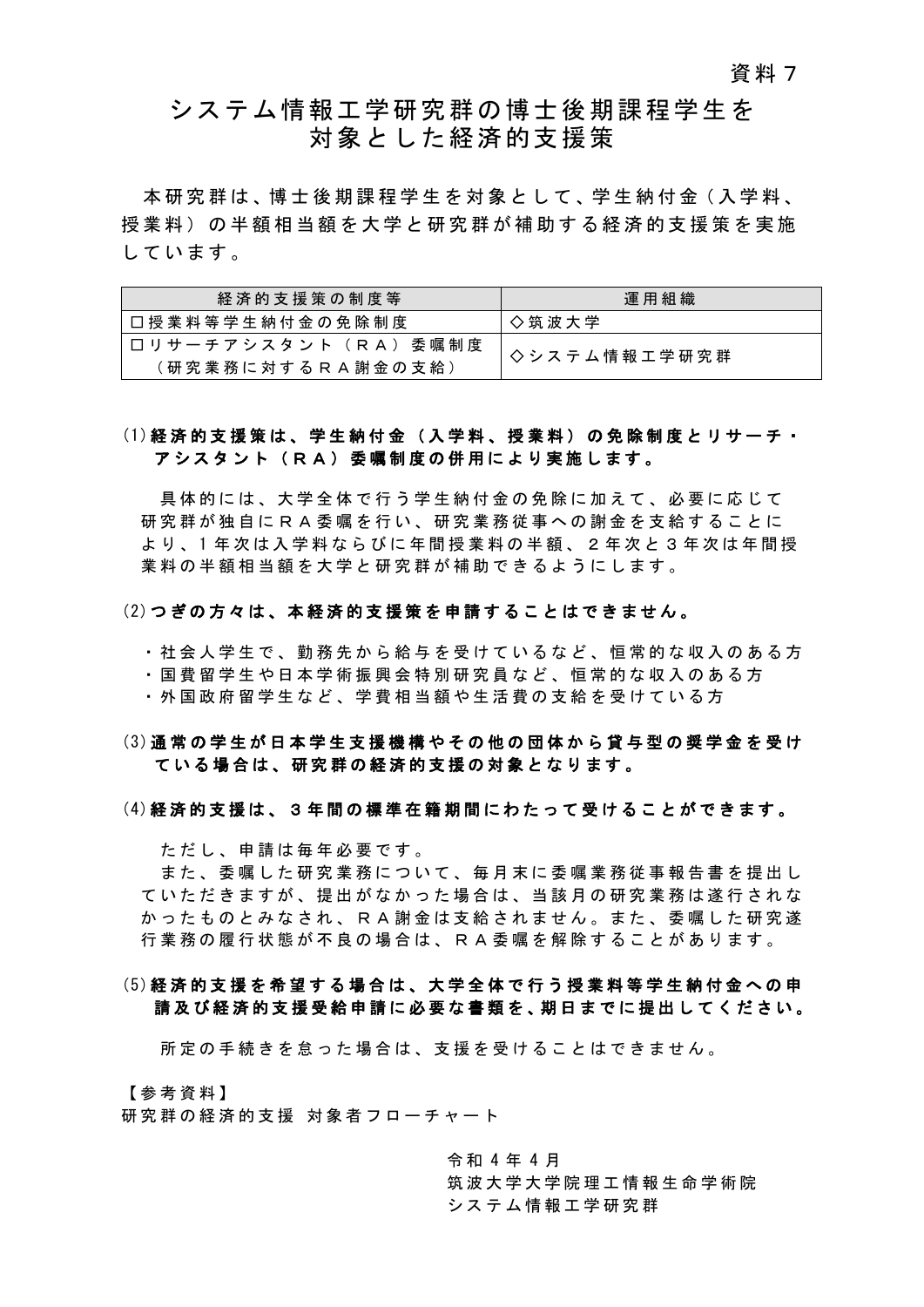# 研究群の経済的支援 対象者診断チャート

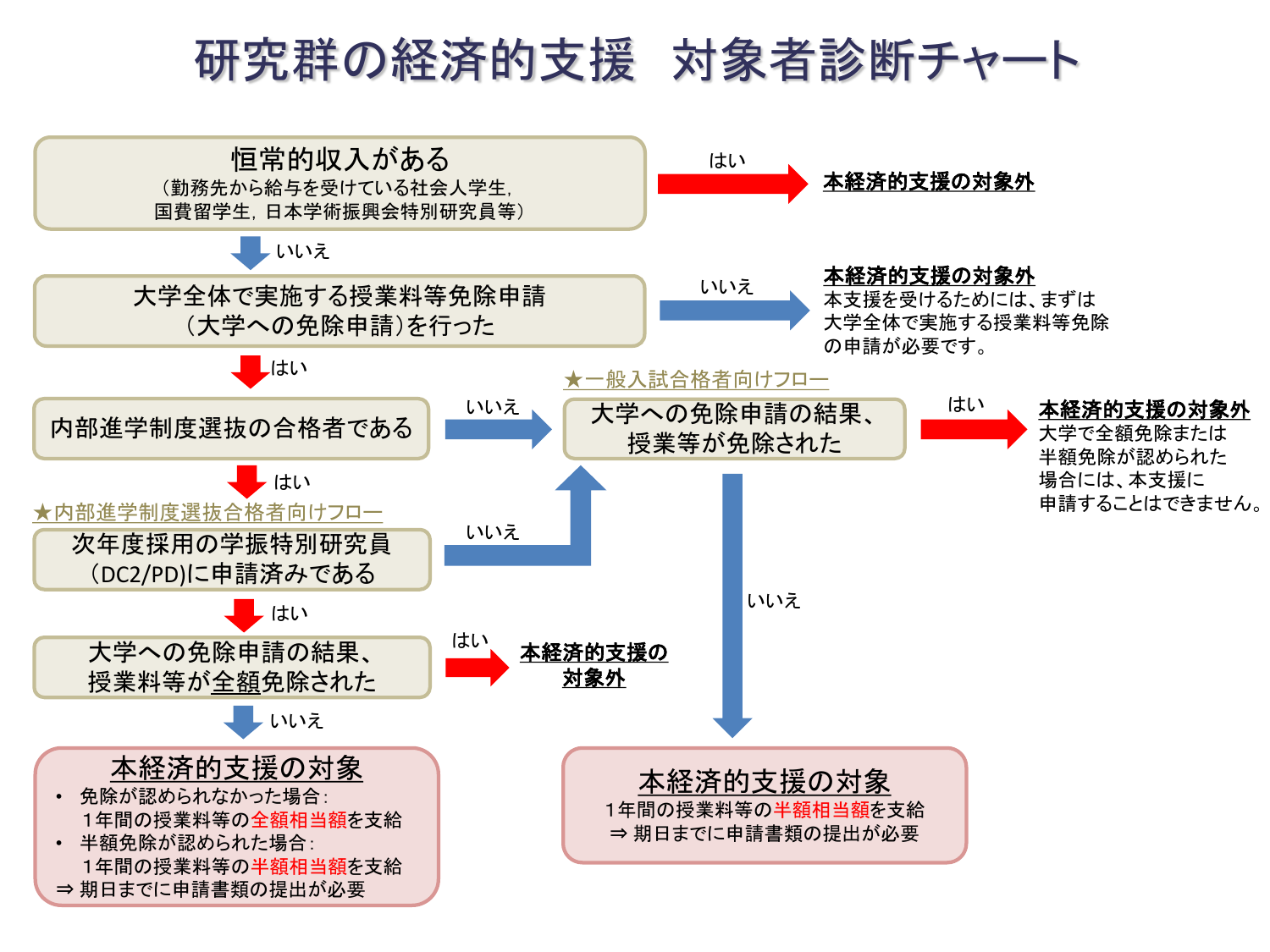## **Financial Support for the Doctoral Students at the Degree Programs in Systems and Information Engineering**

Degree Programs in Systems and Information Engineering (SIE) offer the doctoral students a financial support which the university and SIE provide them half the amount equivalent to the annual Student Fees (Entrance Fee and Tuition Fee).

| Financial support system                                                             | Organization in charge         |
|--------------------------------------------------------------------------------------|--------------------------------|
| $\Box$ Student Fees (Entrance Fee and Tuition Fee ) $\Diamond$ University of Tsukuba |                                |
| Exemption                                                                            |                                |
| $\Box$ Research Assistant(RA) System                                                 | $\Diamond$ Degree Programs     |
| (Providing RA honorarium for research activities)                                    | Systems and Information<br>in. |
|                                                                                      | Engineering (SIE)              |

## (1) **This financial support is offered by combining Student Fees (Entrance Fee and Tuition Fee) Exemption System and Research Assistant (RA) System.**

In this financial support system, in addition to the exemption of student fees offered university-wide, SIE uniquely employs students as research assistants (RA) and provides them RA honorarium for engagement of research work. By a combination of the two systems, the university and SIE provide a student entrance fee and the half of annual tuition fee at the first grade, and the half of annual tuition fee at the second and third grade.

## (2) **The following students are not applicable for this financial support.**

- Working students who have a constant income, such as students who receive a salary from their place of employment
- Japanese government scholarship students and Research Fellowships for Young Scientists of the Japan Society for the Promotion of Science (JSPS Fellowships) who receive a constant income
- International students of foreign governments who receive an allowance equivalent to the tuition or cost of living
- (3) **Students who receive loan-based scholarships of Japan Student Services Organization (JASSO) or other organizations are eligible to apply.**

## (4) **Duration of the support is for three years (standard course term).**

Please note that you are required to apply for this financial support every year. Furthermore, you are required to submit a work report at the end of every month, however, it is regarded that you did not complete research work of the month and the RA honorarium are not paid if you don't submit it. In addition to that, if you do not work well, you may be not allowed to continue to work as a RA.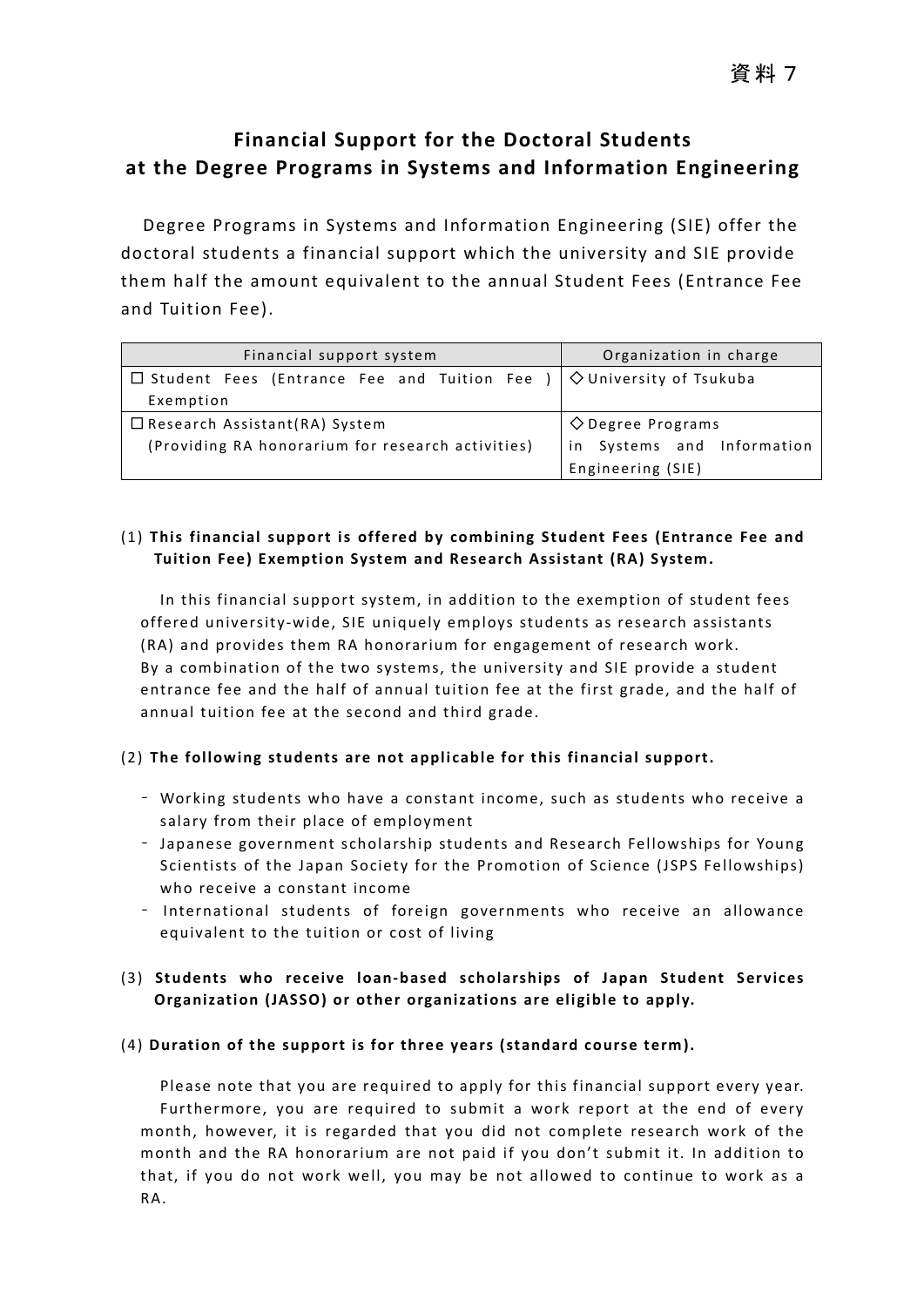(5) In order to receive this financial support, it is necessary for you to submit the application documents required for the exemption of Student Fees offered university-wide, and the application documents to receive this financial support by the designated date.

You are not eligible to receive a support if you fail to complete the designated procedures.

### **[Reference]**

Financial Support for the Doctoral Students at SIE: Eligibility Flow Chart

 April, 2022 Degree Programs in Systems and Information Engineering, Graduate School of Science and Technology, University of Tsukuba